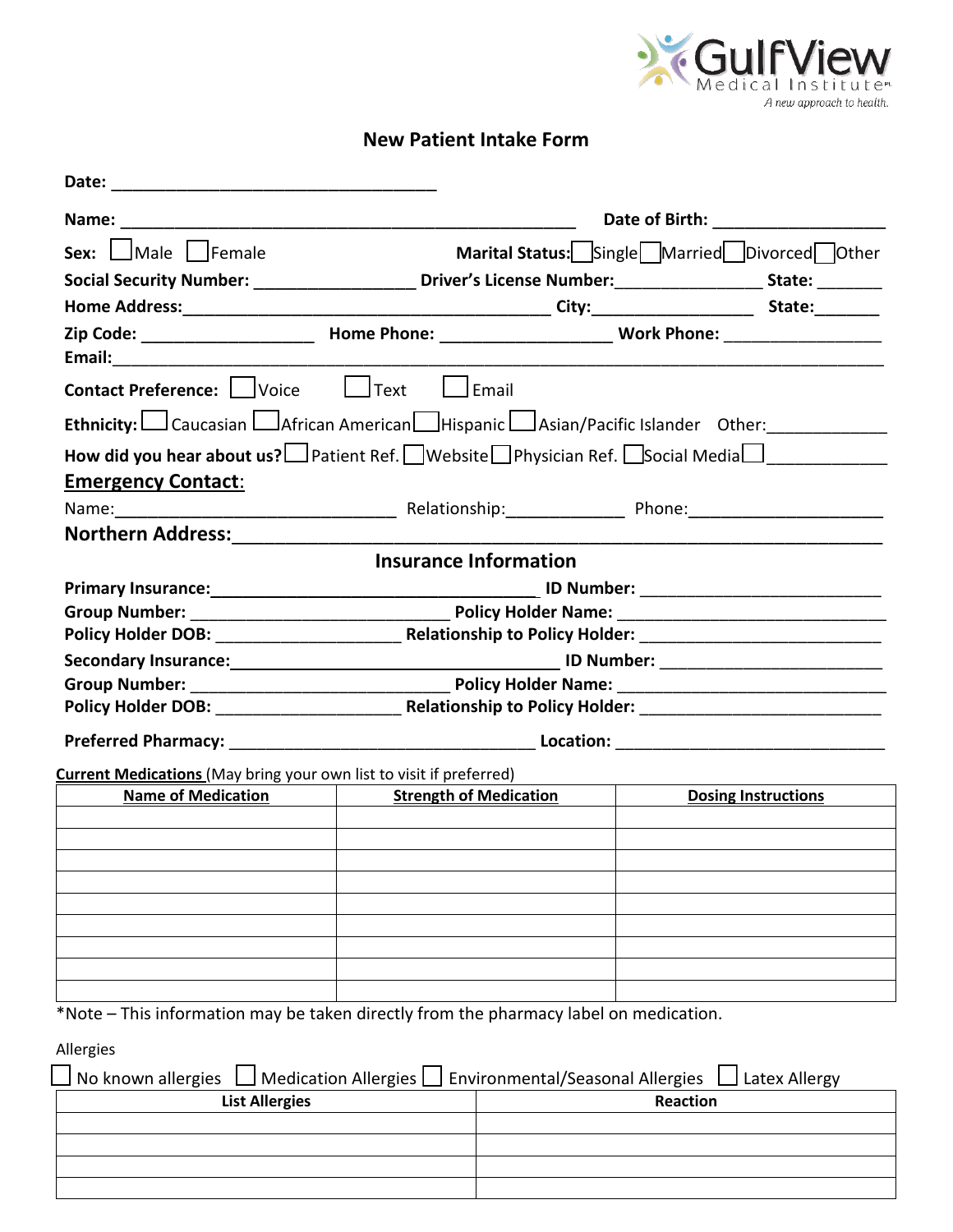## **Past Medical History** (Check all that apply)

| $\Box$ Acid Reflux         | $\Box$ Asthma               | $\Box$ Glaucoma/Cataracts  | $\Box$ Kidney Disease  |
|----------------------------|-----------------------------|----------------------------|------------------------|
| $\Box$ ADHD                | $\square$ Bleeding Disorder | $\Box$ Headaches           | $\Box$ Liver Disease   |
| $\Box$ Alcoholism          | $\Box$ Cancer               | $\Box$ Hearing loss        | $\Box$ Osteoporosis    |
| $\Box$ Allergies           | $\square$ Depression        | $\Box$ Heart Disease       | $\Box$ Stroke          |
| $\Box$ Anemia              | $\Box$ Diabetes             | $\Box$ High blood pressure | $\Box$ Thyroid Disease |
| $\Box$ Anxiety             | $\square$ Emphysema/COPD    | $\Box$ High cholesterol    | $\Box$ Chronic pain    |
| $\Box$ Arthritis           | $\Box$ Epilepsy/Seizures    | $\Box$ Irritable bowel     | $\Box$ Memory Issues   |
| $\Box$ Other (please list) |                             |                            |                        |

## **Past Surgical History**

| Date of Surgery<br><b>Type of Surgery</b>                                                                                                                                                                                                  |                                                                          |                              |                        |                |
|--------------------------------------------------------------------------------------------------------------------------------------------------------------------------------------------------------------------------------------------|--------------------------------------------------------------------------|------------------------------|------------------------|----------------|
|                                                                                                                                                                                                                                            |                                                                          |                              |                        |                |
|                                                                                                                                                                                                                                            |                                                                          |                              |                        |                |
|                                                                                                                                                                                                                                            |                                                                          |                              |                        |                |
| <b>Family History</b> (Check all that apply)                                                                                                                                                                                               |                                                                          |                              |                        |                |
| $\Box$ Asthma                                                                                                                                                                                                                              | $\Box$ Dementia/Alzheimer's $\Box$ Depression                            |                              | <b>Diabetes</b>        |                |
| $\Box$ Heart Disease                                                                                                                                                                                                                       | $\Box$ High blood pressure $\Box$ High Cholesterol                       |                              | $\Box$ Thyroid Disease |                |
| $\Box$ Stroke                                                                                                                                                                                                                              |                                                                          |                              |                        |                |
|                                                                                                                                                                                                                                            |                                                                          |                              |                        |                |
| <b>Social History</b>                                                                                                                                                                                                                      |                                                                          |                              |                        |                |
| Marital Status $\Box$ Single $\Box$ Significant Other $\Box$ Married                                                                                                                                                                       |                                                                          |                              | $\Box$ Divorced        | $\Box$ Widowed |
| $\Box$ Yes<br>Children:                                                                                                                                                                                                                    | □ No Number of sons ________________ Number of daughters _______________ |                              |                        |                |
| Living Situation: $\Box$ Live alone $\Box$ With significant other/spouse $\Box$ With children/family $\Box$ Other                                                                                                                          |                                                                          |                              |                        |                |
| <b>Tobacco</b><br>Have you ever smoked: T Yes T No If yes, what do/did you smoke?<br>Do you still smoke: $\Box$ Yes<br>— ∐ No<br>If no: How many years ago did you quit? __________________ How many years did you smoke? ________________ |                                                                          |                              |                        |                |
| How many packs a day did you smoke? _________<br>If yes: How many years have you smoked? __________ How many cigarettes do you smoke a day? __<br>Have you tried to quit? $\Box$ Yes $\Box$ No Are you interested in quitting? $\Box$ Yes  |                                                                          |                              |                        | <b>No</b>      |
| <b>Alcohol</b><br>Do you drink alcohol: $\Box$ Yes<br>If yes, please specify frequency<br>$□$ Daily $□$ Almost Daily (4-6 times a week) $□$ 1-3 times a week $□$ Less than one time a week                                                 | 」No                                                                      |                              |                        |                |
| Do you drink caffeine? $\Box$ Yes                                                                                                                                                                                                          | $\Box$ No                                                                | If yes, how many cups a day? |                        |                |